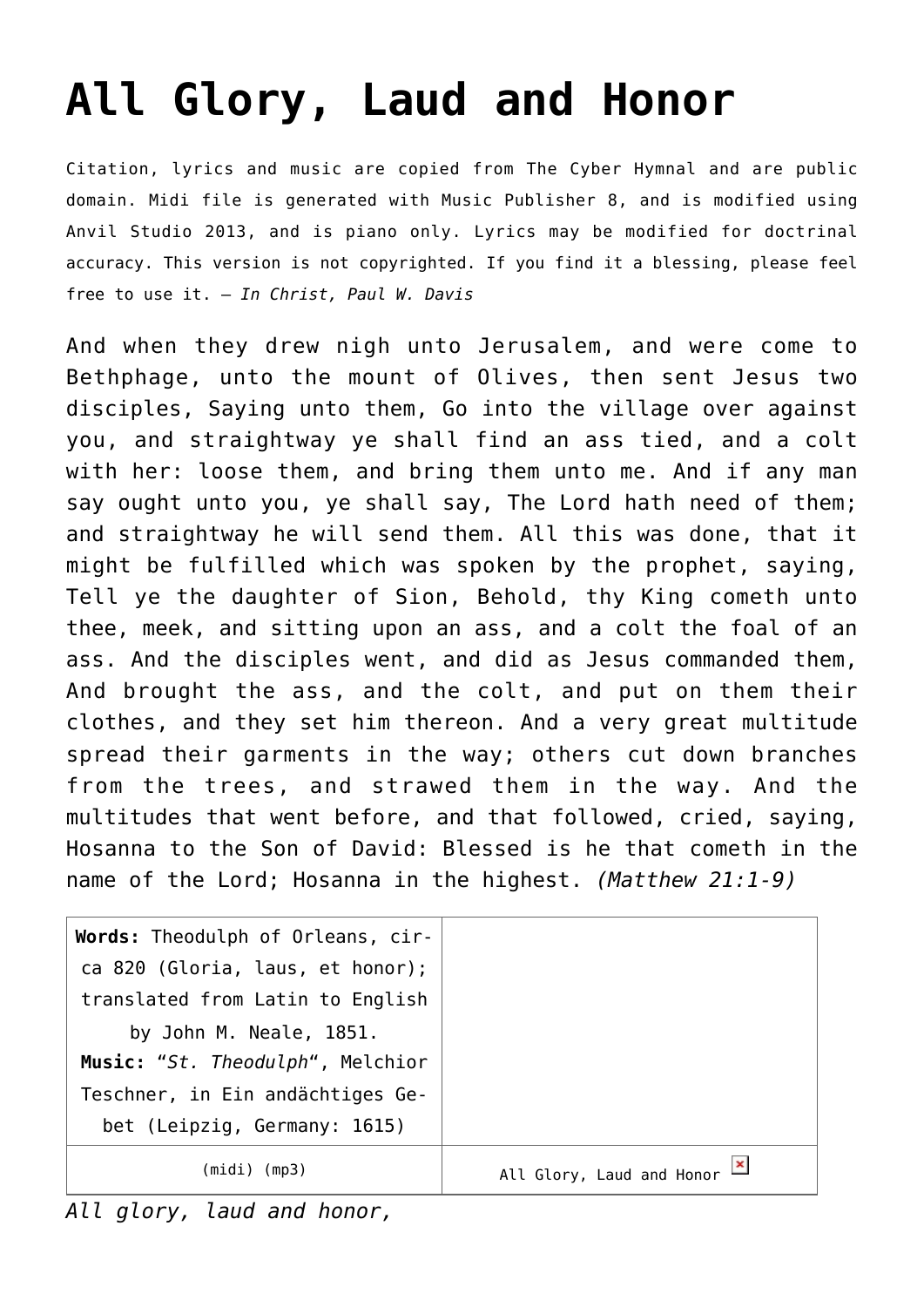*To Thee, Redeemer, King, To whom the lips of children Made sweet hosannas ring.*

Thou art the king of Israel, Thou David's royal Son, Who in the Lord's name comest. The King and Blessèd One.

*All glory, laud and honor, To Thee, Redeemer, King, To whom the lips of children Made sweet hosannas ring.*

The company of angels Are praising Thee on High, And mortal men and all things Created make reply.

*All glory, laud and honor, To Thee, Redeemer, King, To whom the lips of children Made sweet hosannas ring.*

The people of the Hebrews With palms before Thee went; Our prayer and praise and anthems Before Thee we present.

*All glory, laud and honor, To Thee, Redeemer, King, To whom the lips of children Made sweet hosannas ring.*

To Thee, before Thy passion, They sang their hymns of praise; To Thee, now high exalted, Our melody we raise.